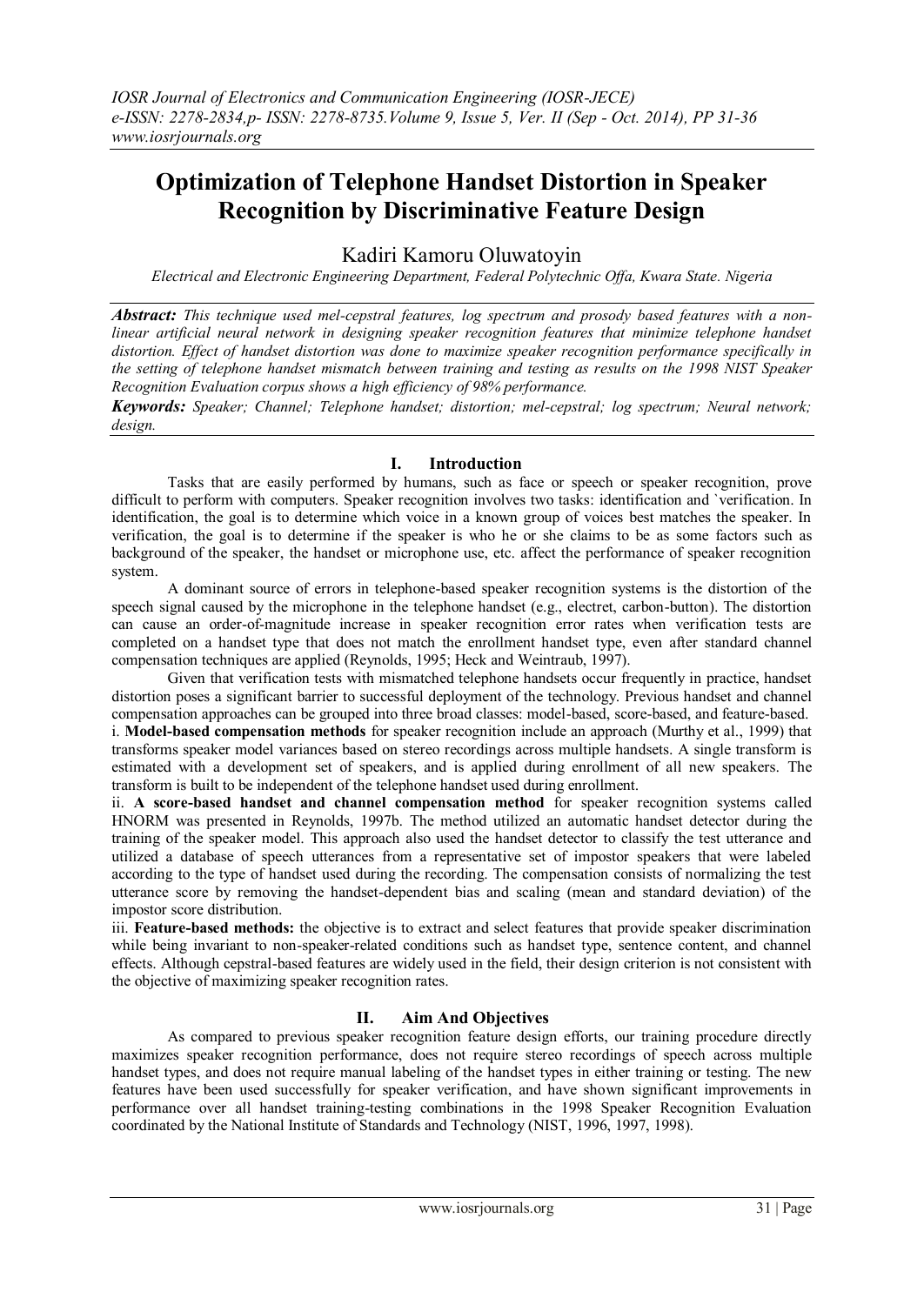### **III. Research Problems**

I. Our approach specifically focuses on the problem of telephone handset mismatch between training and testing II. This approach, in effect, used the nonlinear neural network-based feature extractor to correct the standard cepstral- based features so that the resulting feature set became more robust to channel distortions.

## **IV. Statement of The Problems**

There is the need for the development of a discriminative feature design approach for speaker recognition because the linear mapping needs to be initialized to produce standard cepstral-based features, Output feature vectors from the nonlinear neural network needs to be added to the linear cepstral feature vectors, and the resulting single modified feature vector needs to be fed into the HMM classifier.

## **V. Literature Review**

CMS, Furui (1981) and RASTA-PLP Hermansk (1991) are two of the more standard feature- based compensation techniques used to provide robustness to channel effects. However, it is well known that handset and channel mismatches can still be a significant source of errors after CMS or RASTA-PLP (NIST, 1996, 1997, 1998). For this reason, more sophisticated cepstrum transformation methods have been proposed in the literature. In Neumeyer and Weintraub (1994), cepstral compensation vectors were derived from a stereo database and applied to the training data to adjust for environmental changes. The compensation vectors depend either on the signal-to-noise ratio (SNR) or on the phonetic identity of the frames. In Murthy et al. (1999), a new filter bank design was introduced and spectral slope-based features to minimize the effects of telephone handset and channel distortions on speaker identification performance.

In recent work by Quatieri et al. (1998), a feature- based compensation method was developed to specifically treat the land-line telephone handset mismatch problem between electret and carbon button. A oneway nonlinear mapper was designed by matching the spectral magnitude of the distorted signal from carbonbutton handset to the output of a nonlinear channel model driven by an undistorted reference (electret handset). The mapper was trained with stereo recordings of utterances over a small number of handsets in HTIMIT (Reynolds, 1997a). The mapper consisted of a polynomial nonlinearity combined with a linear pre- and postfilter trained to minimize the mean-squared spectral magnitude error using a gradient descent technique.

Discriminative feature design approaches have been developed that use an objective function directly related to classification performance (rather than representational performance). These discriminative features design techniques have been studied mainly for the speech recognition task Bengio (1992), Chengalvarayan and Deng, (1997); Euler, (1995); Paliwal et al., (1995). Bengio and his colleagues suggested a global optimization of a combined multilayered perceptron (MLP)-hidden Markov model (HMM) speech recognition system with the maximum mutual information (MMI) criterion, where the outputs of the neural network constituted the observation sequence for the HMM Bengio (1992). Euler (1995) reports improved HMM speech recognition performance on spelled names when employing a discriminative training approach for designing a feature-based transformation matrix. A recent extension of this work focused on the use of a parallel network of nonlinear and linear feature mappings Rahim (1997).

## **VI. Methodology**

A general block diagram of the proposed system for discriminative feature design is shown in Fig. 1. The speech signal contains information about the speaker's identity and the content of the spoken sentence. For speech recorded on the telephone, the signal will also be contaminated by noise, being bandlimited and distorted by the transducer in the telephone handset. The feature extraction is composed of two parts: an initial feature analysis and a nonlinear feature transformation. The feature analysis is used to convert the speech signal into a collection of feature vectors such as log spectrum or cepstrum.

These features are then processed by the nonlinear feature transformation before being passed on to the speaker recognition classifier. The feature transformation is implemented as an MLP based artificial neural network. During the feature design phase, the speaker recognition classifier is also implemented as a MLP-based neural network.

Like the feature transformation component, the classifier is trained to reduce the effects of nonlinear handset distortions on speaker discrimination. However, after the feature design phase, other classifier types can be used to complete the speaker recognition task.

For the experiments described in this paper, we used a state-of-the-art text-independent speaker recognition classifier based on a Bayesian-adapted Gaussian mixture model (GMM) (Reynolds, 1997b).

The framework for the discriminative feature design phase is described as followed. The Algorithms

The feature vectors for each speaker X is given by

 $X_i = [X_1 \ X_2 \ X_3 \ \ldots \ X_t]$  which is the sequence feature vectors belonging to speaker i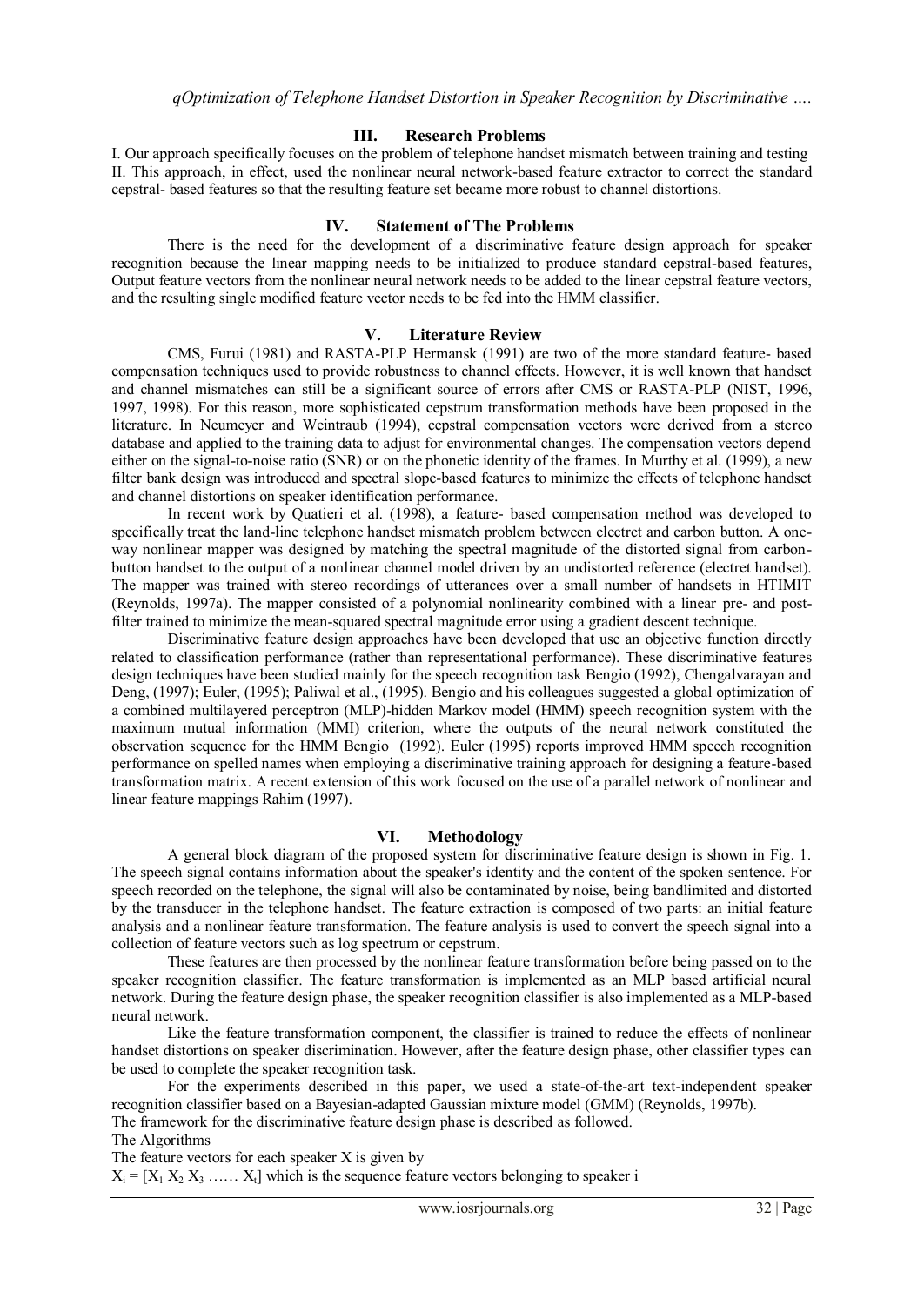$i = 1, 2, 3, \ldots$  N which is the total number of speakers The set of speakers is given by  $S = [S_1 S_2 S_3 \dots S_N]$ 



**Fig 1** Block diagram of the discriminative feature design

The objective function J which is the cross entropy cost functions so we minimize J so that we can maximize the speaker recognition performance.

Minimize 
$$
\left[\left[\mathbf{J} = -\mathbf{E}\mathbf{X}\left\{\sum [di \log Y_i(f(X, \Psi), \Lambda)] + (1-d) \log(1-Y_i(f(X, \Psi), \Lambda))\right\}\right]\right] \dots, 1
$$
 the constraints are

 $E$  = expectation over the dataset

f (X,Ψ) = mapping of input fature X with the corresponding set of parameters  $\Lambda$  and Ψ of the parameter of the classifier

Yi f[  $(X, \Psi)$ ;  $\Lambda$  ] = is the ith output of the speaker recognition

 $di =$  desired speaker decision

The speech signal is corrupted by a number of environmental factors, which the approach attempts to compensate for by adapting the artificial neural network (ANN) feature transform and speaker recognition classifier based on an estimate of speaker recognition performance.

The cross entropy cost function in this work is achieved by jointly optimizing the parameters of the feature extractor (Ψ) and classifier (Λ). The cross entropy function has many properties that make it an attractive cost function to use in the design of the feature mapping. First, when the system parameters are chosen to minimize Eq. (1), the outputs estimate Bayesian a posteriori probabilities (Richard and Lippmann, 1991). This property gives an intuitive interpretation of the outputs, and facilitates the straightforward combination of multiple systems of this type for higher-level decision making. Secondly, it maximizes a posteriori probabilities of the speakers which lead to maximization of the speaker classification performance.

To minimize the cross entropy cost function in Eq. (1), we use the standard back-propagation algorithm (Rumelhart et al., 1986). Minimizing the cross entropy cost function can be interpreted as minimizing the Kullback-Liebler probability distance measure or maximizing mutual information (Baum and Wilczek, 1988).

The initial feature analysis component of the speaker recognition system consisted of the standard SRI mel-cepstral processing component hand an estimate of pitch. The mel-cepstral coefficients were computed by applying a sliding 25 ms window to the speech, resulting in a frame of speech every 10 ms. Each frame of speech was transformed to the frequency domain via a 256-point fast Fourier transform (FFT). The frequency scale was warped according to the mel-scale to give a higher resolution at low frequencies and a lower resolution at high frequencies. The frequency scale was multiplied by a bank of 24 filters. The width of each of these filters ranges from the center frequency of the previous filter to the center frequency of the next filter. The filter bank energies were then computed by integrating the energy in each filter, and a discrete cosine transform (DCT) was used to transform the filter bank log-energies into 17 mel-cepstral coefficients. CMS was applied to all frames. For the estimation of the pitch, we used an auditory model-based pitch tracker. The pitch tracker uses a model of cochlear filtering to compute autocorrelation- like functions and dynamic programming for tracking and voiced/unvoiced decisions.

The formal evaluation measure used in the NIST evaluation was a detection cost function (DCF), defined as a weighted sum of the miss and false alarm error probabilities:

 $DCF = C(miss) P(C)P(miss) + C(false)P(I)P(false)$ 

Where  $C(miss)$  = the costs of missing a claimant speaker

 $C(false)$  = the cost of falsely accepting an impostor

 $P(C)$  = the a priori probabilities of a claimant speaker

 $P(I)$  = priori probability of a impostor speaker

 $P(miss) =$  the probabilities of missing a claimant

P(false) = the probability of falsely accepting an impostor through schematic diagram for speaker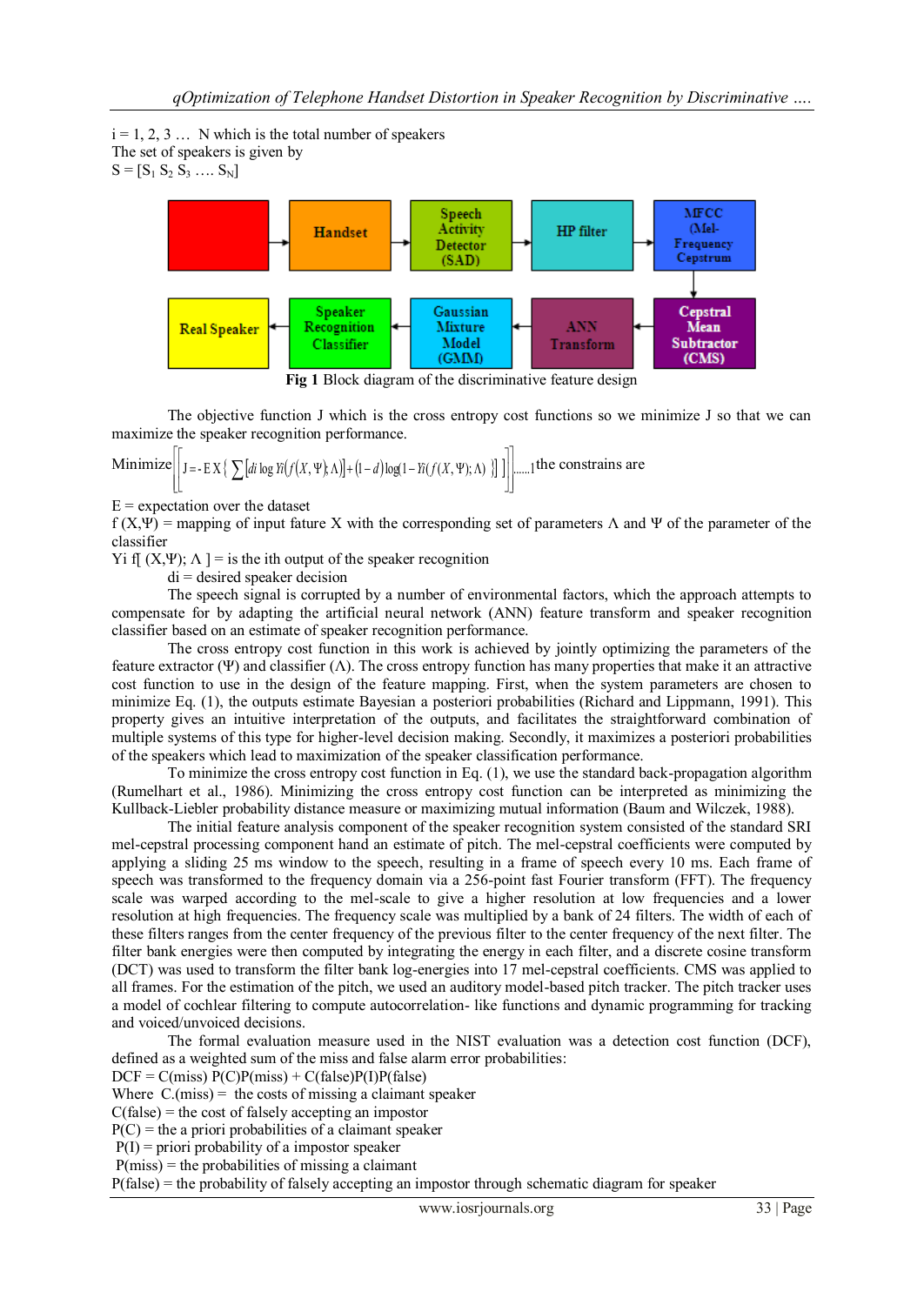### **Verification Section**



**Figure 2:** Schematic diagram of speaker verification

For comparison, we implemented a state-of-the- art baseline system using Bayesian-adapted GMMs and a standard mel-cepstral front end (Reynolds, 1997b). Concatenated mel-cepstra, D-cepstra and DD-cepstra with the corresponding energy terms (E, DE and DDE) are used as acoustic observations in the experiments. CMS is used for channel equalization in all experiments. The classifier of the baseline system is a GMM

$$
P(x|\lambda) = \sum_{i=1}^N pibi(x)
$$

Where

 $P_i$  = mixture weight

 $bi(x) = Gaussian$  densities

The GMM for the target speaker is created by adapting a large speaker-independent GMM representing the general (impostor) population of the same gender as the target speaker. The impostor model is also used to normalize the score of the target speaker, where the score of the target speaker is computed as the average loglikelihood of the utterance

$$
X = \{X_1 \ X_2 \ X_3 \ ... \ X_N\}
$$
  
L(X| $\lambda$ ) =  $\frac{1}{N} \sum_{i=1}^{N} \log p(x_i | \lambda)$ 

and the normalization of the score with the impostor model is implemented as a log-likelihood difference,

$$
\Lambda(X \mid s) = L(X \mid \lambda_s) - L(X \mid \lambda_i)
$$
  
Where

 $\Lambda_s$  and  $\Lambda_l$  = the target and impostor speaker model scores, respectively

### **VII. Data Analysis**

The number of languages currently estimated and catalogued in Nigeria is **521**. This number includes 510 living languages, two second languages without native speakers and 9 extinct languages. In some areas of Nigeria, ethnic groups speak more than one language. The official language of Nigeria is English. The major languages spoken in Nigeria are Hausa, Igbo, Yoruba, Edo, Efik, Adamawa, Fulfulde, Idoma, and Central Kanuri. Even though most ethnic groups prefer to communicate in their own languages, English, being the official language, is widely used for education, business transactions and for official purposes.

We used approximately 2 hours (855 sentences) from the 1996 NIST Speaker Recognition corpus (Przybocki and Martin, 1998). The NIST corpus is a subset of Switchboard, a conversational-style corpus of long distance telephone calls. The sentences were selected from a population of 69 speakers (45 male, 24 female), where each speaker was recorded over multiple telephone handsets. The handset labels for the telephone calls were determined by an automatic handset detector that was specifically developed to label the Switchboard corpus (Heck and Weintraub, 1997). The handset detector was implemented as a maximumlikelihood classifier based on a 1024-order GMM. It was trained on the SRI ATIS corpus (Murthy et al., 1999) to discriminate between speech recorded on a telephone handset with a carbon-button microphone and a handset with an electret microphone. A standard mel-cepstra front end was used as the feature set with linear filtering compensation (CMS) applied before training and testing of the handset detector.

There are three training conditions for each captured speaker. Two of these conditions use 2 minutes of training speech data from the captured speaker, while the other training condition uses more than 2 minutes of training speech data.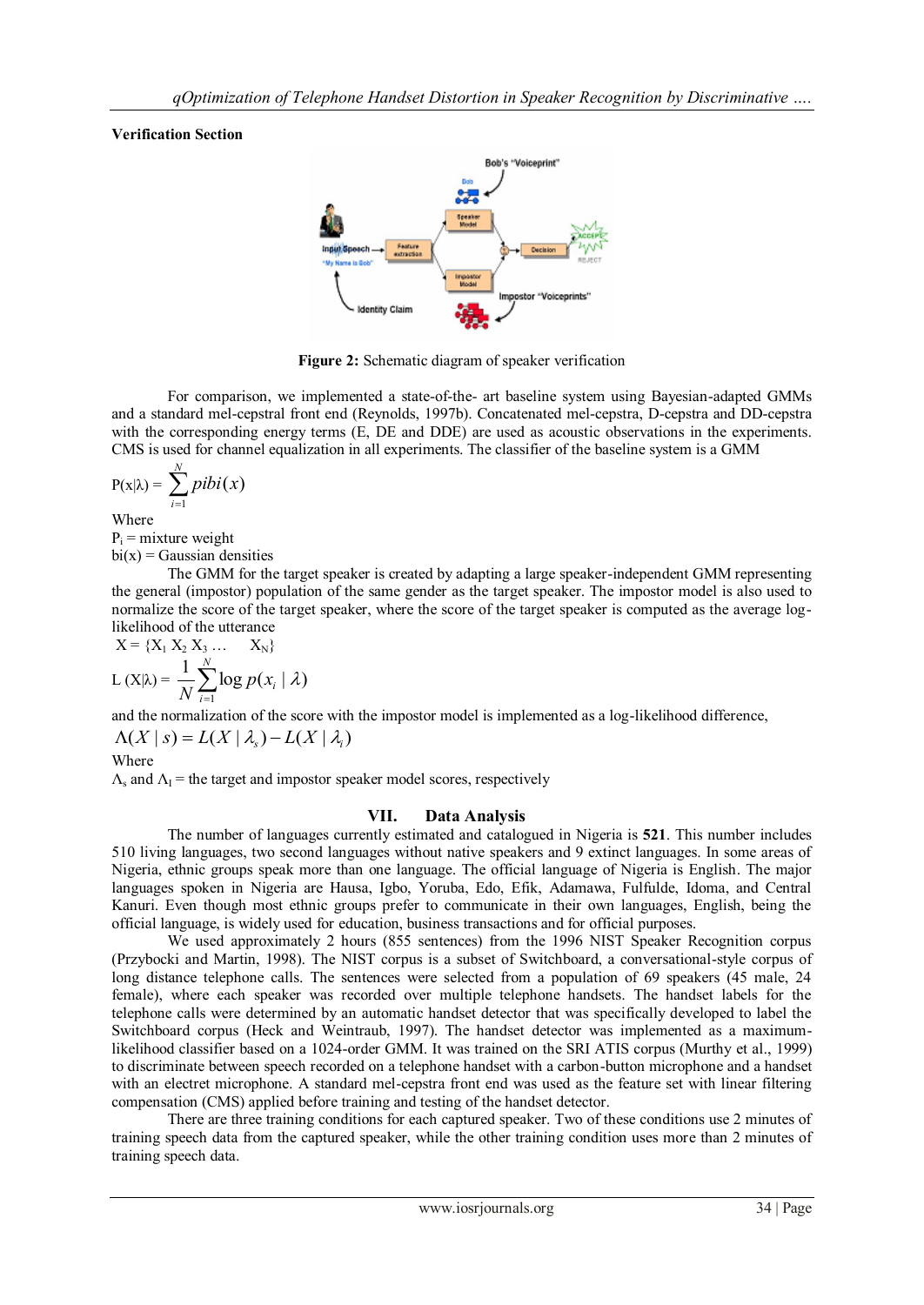| Dialect<br>Regions | Total<br>Session<br>per<br>language | $#$ male | # female | Training<br>session | Testing<br>session |
|--------------------|-------------------------------------|----------|----------|---------------------|--------------------|
| Yoruba             | 65                                  | 20       | 10       | 40                  | 25                 |
| Hausa              | 20                                  | 10       |          | 16                  |                    |
| Igbo               | 40                                  | 15       |          | 35                  | 15                 |
| Total              | 125                                 | 45       | 24       | 91                  | 44                 |

**Table 1:** composition of the NIST data set

| $#$ PHONE | #<br>language | <b>SPEAKERS</b> | #SESSION<br>per<br><b>PHONE</b> |    |
|-----------|---------------|-----------------|---------------------------------|----|
|           | Yoruba        | Igbo            | Hausa                           |    |
|           | 10            |                 | n                               | 50 |
|           | ١O            |                 |                                 | 50 |
|           | 10            |                 |                                 | 25 |

**Table 2:** No of distinct phone set per person per session

#### **VIII. Summary**

Only two handset types were assumed to be used in the NIST corpus: electret and carbon-button. With the two genders and two handset types, we built four separate impostor models for score normalization.

The largest improvement is with the ``E-C'' condition, i.e., training on electret and testing on carbon-button handsets.

A discriminative feature design technique produces speaker recognition features robust to telephone handset distortions. A new feature is used for test utterances longer than 3s, and for mismatched handset conditions and a combination of the MLP-based features and the cepstral features with HNORM, then the system is used for all test lengths and handset combinations. The MLP-based feature design approach of this paper can be extended to other types of input data such as speech over cellular phones and speaker-phone speech. In addition, a wider range of input representations and resolutions can be utilized with this approach such as first and second derivatives of cepstrum, filterbank energy levels, and different analysis windows.

### **IX. Conclusion**

Our results on the 1998 NIST Speaker Recognition Evaluation show improvements as high as 28% for the new MLP-based features as compared to a standard mel-cepstral feature set with CMS and handset dependent normalizing impostor models. To improve the robustness of the baseline system, the impostor model is trained with speakers that use the same telephone handset type as that used by the captured speaker during the enrollment session. This approach gave a 60% improvement in performance (as compared to a general handsetindependent impostor model). Comparing the MLP-based features developed in this paper with the baseline cepstrum system using CMS, the MLP-based system shows an EER reduction of 15-28% (relative) for the longer test utterances. ``MLP5-34" with the ``cepstrum (HNORM)'' systems yields approximately 15% improvement. The MLP based features show a 27% improvement in DCF for the females, but mixed results for the males. Comparing the cepstrum (HNORM) and combined MLP5-34 + cepstrum (HNORM), the MLP-based features improve the performance by 5-15% for males, and 12-20% for females. As with EER, the largest improvements are observed when combining the MLP-based features with the cepstrum using HNORM, giving between 7% and 38% improvement over the baseline cepstrum system.

#### **Reference**

- [1]. A.L. Higgins, L.G. Bahler, andJ.E. Porter, "Voice Idenrification Using Nearest- eighbor Distance Measure," Proc. Int. Con! on Acoustics, Speech, and Signal Processing, Minneapolis, 27-30 Apr. 1993, p. 11-375.
- [2]. D.A. Reynolds, "Large Population Speaker Recognition Using Wideband and Telephone Speech," SPIE2277, 11 (1994).
- [3]. D.A. Reynolds, "Speaker Identification and Verification Using Gaussian Mixture Speaker Models," Speech Commun. 17, 91 (Aug. 1995).
- [4]. D.A. Reynolds, M.A. Zissman, T.E Quatieri, G.c. O'Leary, and B.A Carlson, "The Effects of Telephone Transmission Degradations on Speaket Recognition Performance," Proc. Int. Con! on Acoustics, Speech, and Signal Processing 1, Detroit, 912 May 1995, p. 329.
- [5]. H. Gish and M. Schmidt, "Text-Independenr Speaker Idenrification," IEEE Signal Process. Mag. 11,8 (Oct. 1994).
- [6]. H.-S. Liou and R. Mammone, "A Subword Neural Tree Network Approach ro Text-Dependenr Speaker Verification," Proc. Int. Con! on Acoustics, Speech, and Signal Processing 1, Detroit, 9-12 May 1995, p. 357.
- [7]. J.J. Godfrey, E.C. Holliman, and J. MacDaniel, "Switchboard: Telephone Speech Corpus for Research and Developmenr," Proc. Int. Con! on Acoustics, Speech, and Signal Processing 1, San Francisco, 23-26Mar. 1992, p. 1-517.
- [8]. J.-L. Floch, C. Monracie, and M.-J. Carary, "Investigations on Speaker Characterization from Orphee System Technics," Proc. Int. Con! on Acoustics, Speech, and Signal Processing, Adelaide, Australia, 19-22 Apr. 1994, p. 1-149.
- [9]. J.P. Campbell, Jr., "Testing with the YOHO CD-ROM Voice Verification Corpus," Proc. Int. Con! on Acoustics, Speech, and Signal Processing, Detroit 1,9-12 May 1995, p. 341.